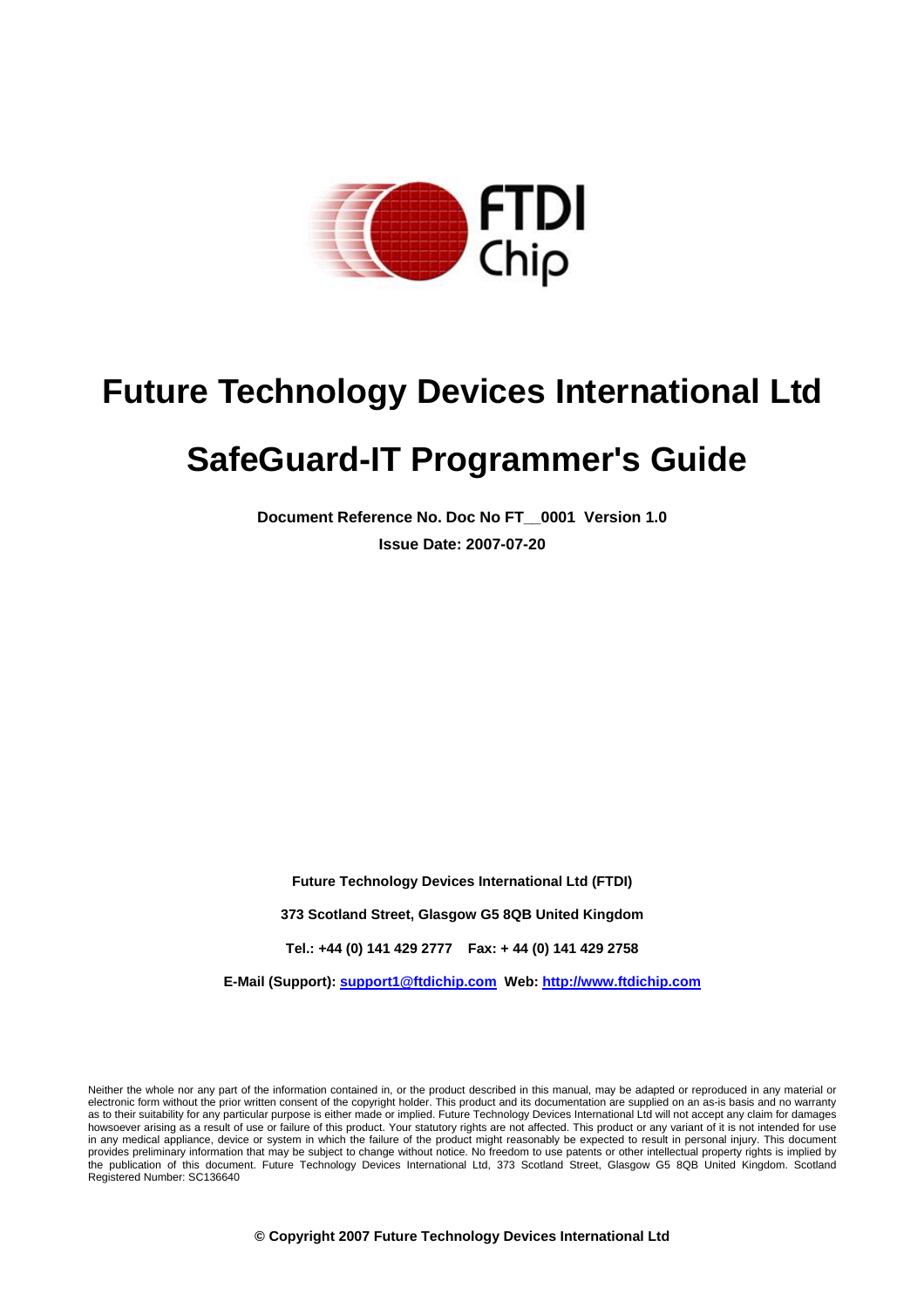

# **Table of Contents**

| $\mathbf 1$  |                                        |  |  |
|--------------|----------------------------------------|--|--|
| $\mathbf{2}$ |                                        |  |  |
| $\mathbf{3}$ |                                        |  |  |
|              | 3.1                                    |  |  |
|              | 3.1.1<br>3.1.1.1<br>3.1.1.2<br>3.1.1.3 |  |  |
|              | 3.1.2<br>3.1.2.1                       |  |  |
|              | 3.2                                    |  |  |
|              | 3.2.1<br>3.2.1.1<br>3.2.1.2            |  |  |
| 4            |                                        |  |  |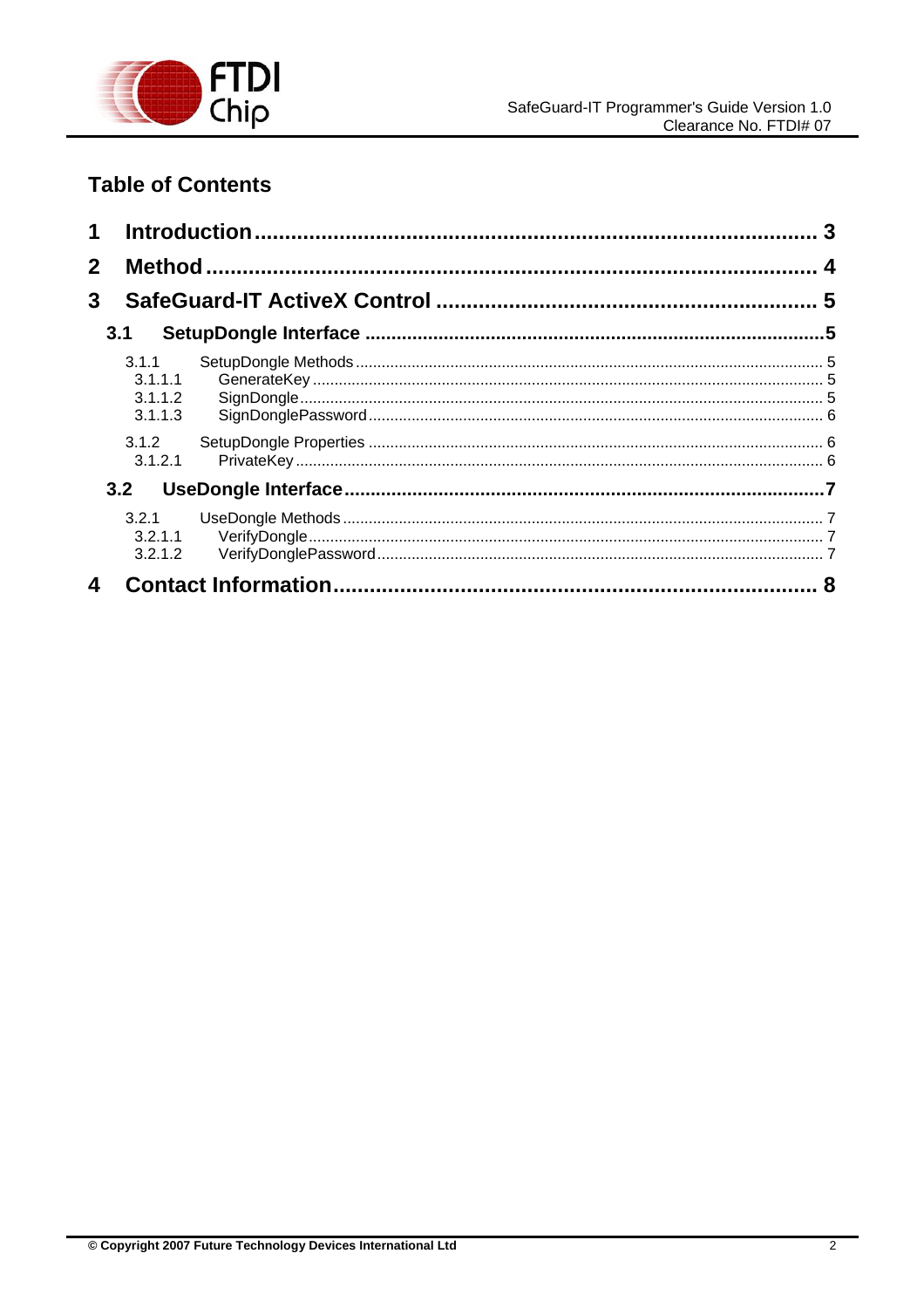<span id="page-2-0"></span>

# **1 Introduction**

The [FT232R USB UART](http://www.ftdichip.com/Products/FT232R.htm) and [FT245R USB FIFO](http://www.ftdichip.com/Products/FT245R.htm) IC devices from Future Technology Devices International Ltd. incorporate the [FTDIChip-ID™](http://www.ftdichip.com/Projects/FTDIChip-ID.htm) security dongle feature. The FTDIChip-ID is a unique, 32-bit number that is burned into the device during manufacture and is readable over USB, thus forming the basis of a security dongle that can be used to protect customer application software from being pirated. Neither product manufacturers nor end users can change the number by any means.

The simplest implementation of software security using the FTDIChip-ID feature would be one in which the software being protected reads the FTDIChip-ID from a security dongle at startup and only continues to operate if the correct value is read. The obvious problem with this approach is that every copy of the application software sold must be individually compiled with the FTDIChip-ID value that is programmed into the security dongle sold with the software.

Using the SafeGuard-IT security ActiveX control, a software package need only be compiled once and only two additional files (the public key and DLL) need be distributed with the application software.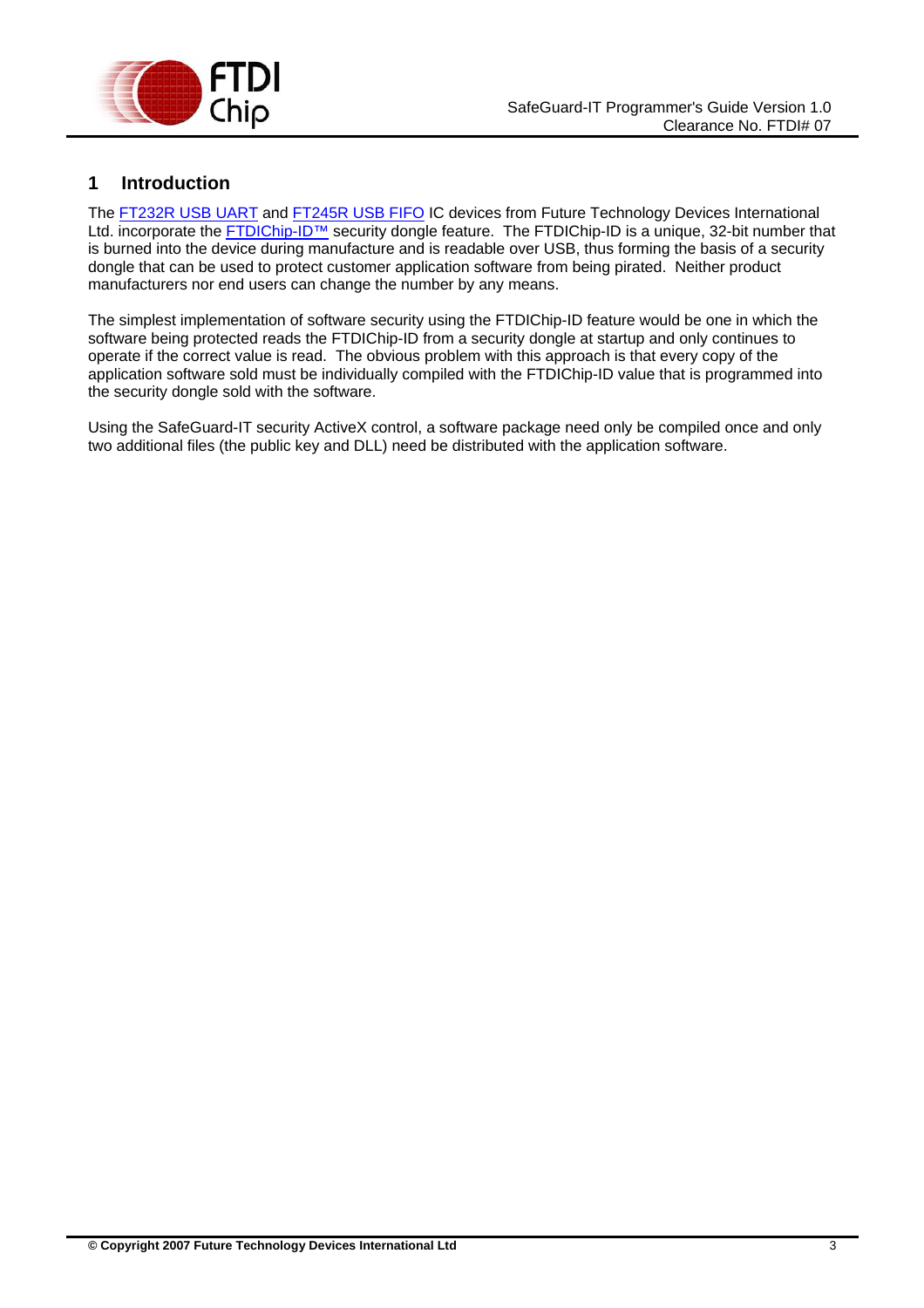<span id="page-3-0"></span>

# **2 Method**

The protection scheme utilised by SafeGuard-IT is known as asymmetric cryptography since it uses both public and private keys. This is a form of encryption that has been in use since the mid-1970s and is becoming an increasingly popular method of securely transmitting data via the Internet.

The first step in utilizing this system involves generating the public and private keys. A call to the [GenerateKey\(\)](#page-4-0) function creates the key pair. These keys are then saved to the hard drive as binary files. While the public key is distributed with the software package, the private key needs to be kept by the developer in a secure location.

Next, a small data packet is generated that is comprised of information from the private key and the FTDIChip-ID. This data packet is stored in the User Area memory of the security dongle by calling the [SignDongle\(\)](#page-4-0) function. The process of writing/verifying this data packet to a security dongle (known as "signing") is the final step in preparing a dongle for deployment.

Security dongles can be signed both with and without an additional password. Dongles can be signed with a password using the [SignDonglePassword\(\)](#page-5-0) function.

Two additional functions are provided for verifying the presence of a correctly signed security dongle: [VerifyDongle\(\)](#page-6-0) and [VerifyDonglePassword\(\).](#page-6-0) These functions are compiled into the user application software and can either be called at program startup to verify the presence of the security dongle or multiple times during operation of the software to verify that the dongle has not been removed. Note that the public key corresponding to the private key used to sign the dongle is required to use these functions successfully. If a password was used to initially sign a security dongle, then it must be used every time the [VerifyDonglePassword\(\)](#page-6-0) function is called. It is up to the application developer to decide whether the operator should be prompted for the password every time the function is called.

The methods [GenerateKey\(\)](#page-4-0), [SignDongle\(\)](#page-4-0) and [SignDonglePassword\(\)](#page-5-0) and the [PrivateKey](#page-5-0) property are all accessible via the **ISetupDongle interface**. The methods *VerifyDongle()* and *VerifyDonglePassword()* are accessible via the [IUseDongle interface.](#page-6-0)

The public key and SafeGuard-IT DLL file must be installed along with the application software. In addition, the SafeGuard-IT DLL must be registered using the regsvr32 utility. Most modern software installation utilities can automate this process.

**NOTE: The use of the SafeGuard-IT ActiveX control requires FTDI's [CDM drivers](http://www.ftdichip.com/Drivers/VCP.htm) to be installed for the device.**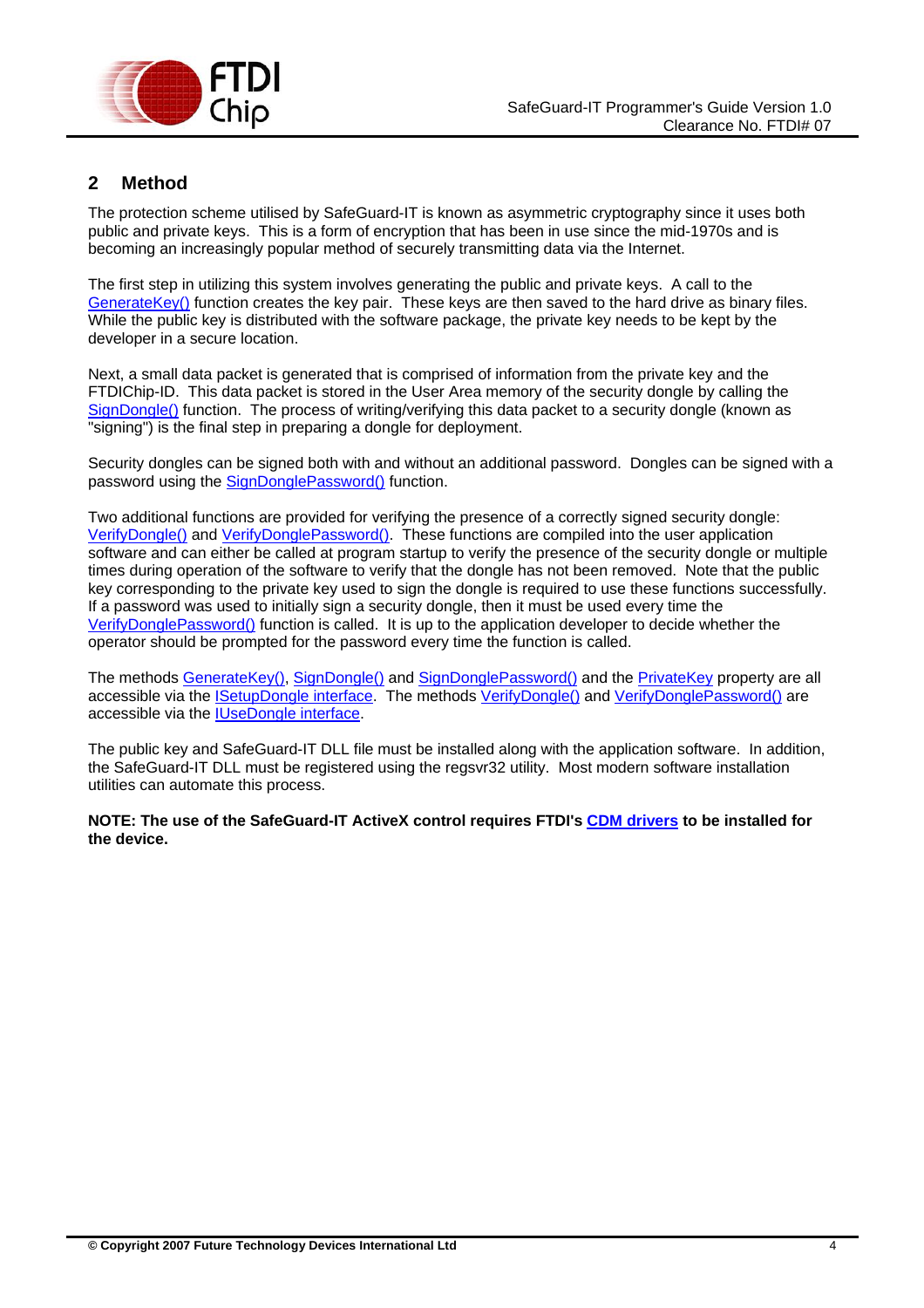<span id="page-4-0"></span>

# **3 SafeGuard-IT ActiveX Control**

# **3.1 SetupDongle Interface**

## **3.1.1 SetupDongle Methods**

The methods accessible via the SetupDongle interface are used to prepare a dongle for use. Once the dongle has been programmed using these methods, the dongle can be used with the [UseDongle](#page-6-0) interface methods to ensure security. The [PrivateKey](#page-5-0) property is needed for preparing the dongle for use. The corresponding *PublicKey* value is required for using the dongle.

## **3.1.1.1 GenerateKey**

#### **Description**

Generates a new key pair to use for signing and validating dongles. The public part of the key is returned and the private part of the key is stored in the [PrivateKey](#page-5-0) property.

HRESULT GenerateKey ([out, retval] SAFEARRAY(byte) *\* PublicKey*)

#### **Parameters**

*PublicKey* [out] A pointer to the PublicKey value is returned. The [PrivateKey](#page-5-0) value is accessible via the PrivateKey property after this method has been executed.

#### **Return Value**

HRESULT value, as defined in winerror.h.

#### **Remarks**

Both the PublicKey and PrivateKey values should be saved to binary files for use with the SignDongle. [SignDonglePassword](#page-5-0), [VerifyDongle](#page-6-0) and [VerifyDonglePassword](#page-6-0) methods. The *PublicKey* value will be required to decrypt dongles signed with the *PrivateKey* value.

#### **3.1.1.2 SignDongle**

#### **Description**

Signs all attached dongles using the private key in the [PrivateKey](#page-5-0) property.

HRESULT SignDongle ()

**Parameters** 

None.

#### **Return Value**

HRESULT value, as defined in winerror.h.

#### **Remarks**

The [PrivateKey](#page-5-0) property must be assigned before this function can be called. The actual signature placed on the dongle is based on the dongle's FTDIChip-ID, encrypted with the private part of the key. The public part of the same key must be used to verify the dongle. All dongles connected to the PC will be signed when this method is executed.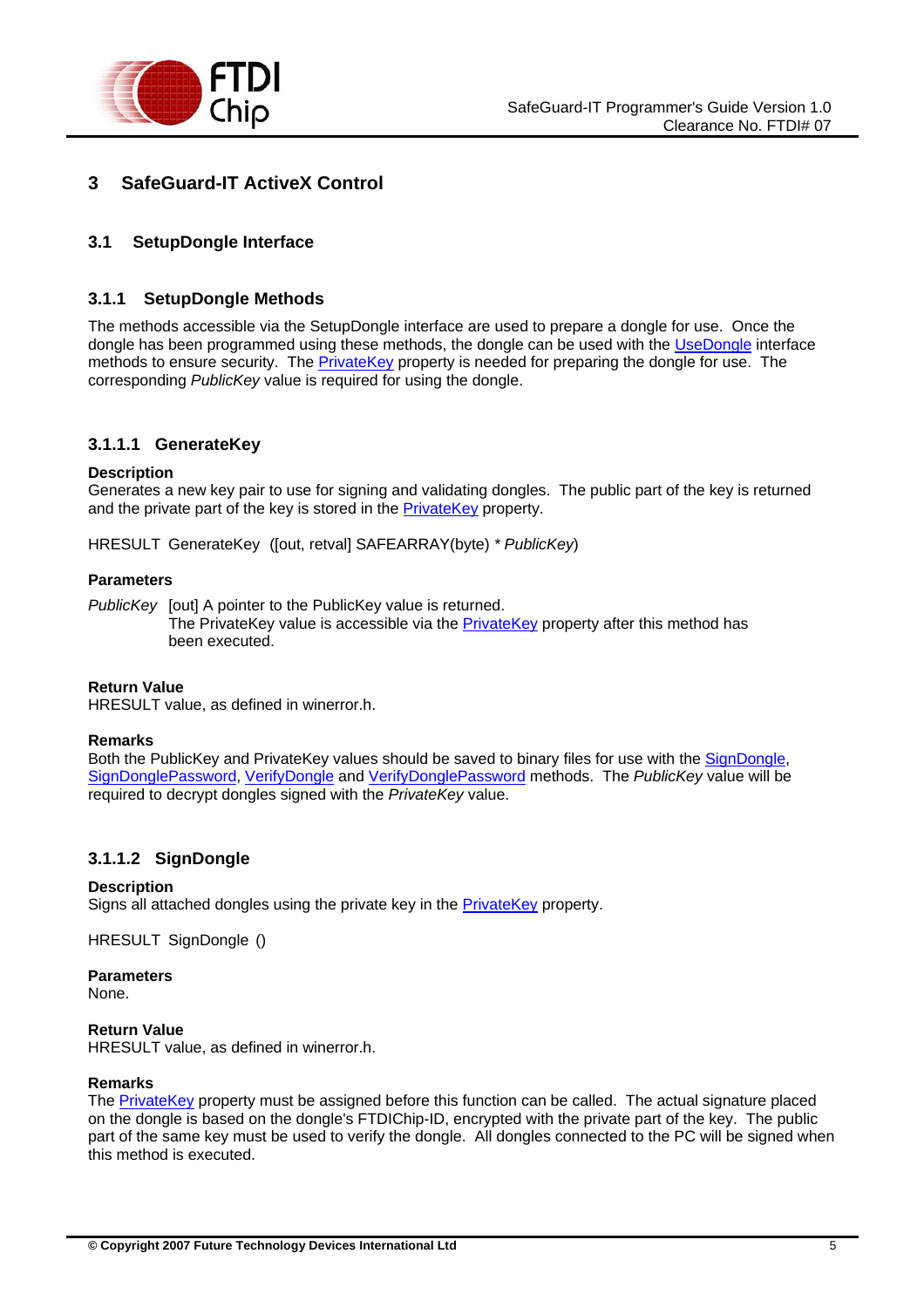<span id="page-5-0"></span>

# **3.1.1.3 SignDonglePassword**

#### **Description**

Signs all attached dongles with *Password* using the private key in the [PrivateKey](#page-5-0) property.

HRESULT SignDonglePassword ([in] BSTR *Password*)

#### **Parameters**

*Password* A password string used for encryption of the dongle.

#### **Return Value**

HRESULT value, as defined in winerror.h.

#### **Remarks**

The [PrivateKey](#page-5-0) property must be assigned before this function can be called. The actual signature placed on the dongle is based on the dongle's FTDIChip-ID, encrypted with the private part of the key. The public part of the same key must be used along with the same password to verify the dongle. All dongles connected to the PC will be signed when this method is executed.

## **3.1.2 SetupDongle Properties**

#### **3.1.2.1 PrivateKey**

#### **Description**

Gets or sets the *PrivateKey* property that is used for signing dongles.

#### **Get PrivateKey Property**

[propget] HRESULT PrivateKey ([out, retval] SAFEARRAY(byte) \* *pVal*)

#### **Parameters**

*pVal* A pointer to the *PrivateKey* value currently in use for signing dongles.

#### **Return Value**

HRESULT value, as defined in winerror.h.

#### **Set PrivateKey Property**

[propput] HRESULT PrivateKey ([in] SAFEARRAY(byte) *newVal*)

# **Parameters**<br> $newVal$

*The PrivateKey* value to be used for signing dongles.

#### **Return Value**

HRESULT value, as defined in winerror.h.

#### **Remarks**

The *PrivateKey* property should be used after executing the [GenerateKey](#page-4-0) method to get the *PrivateKey* value which should then be saved to a binary file.

The *PrivateKey* property should also be used to set the *PrivateKey* value, which can be read from a binary file, before executing the [SignDongle](#page-4-0) or [SignDonglePassword](#page-5-0) methods.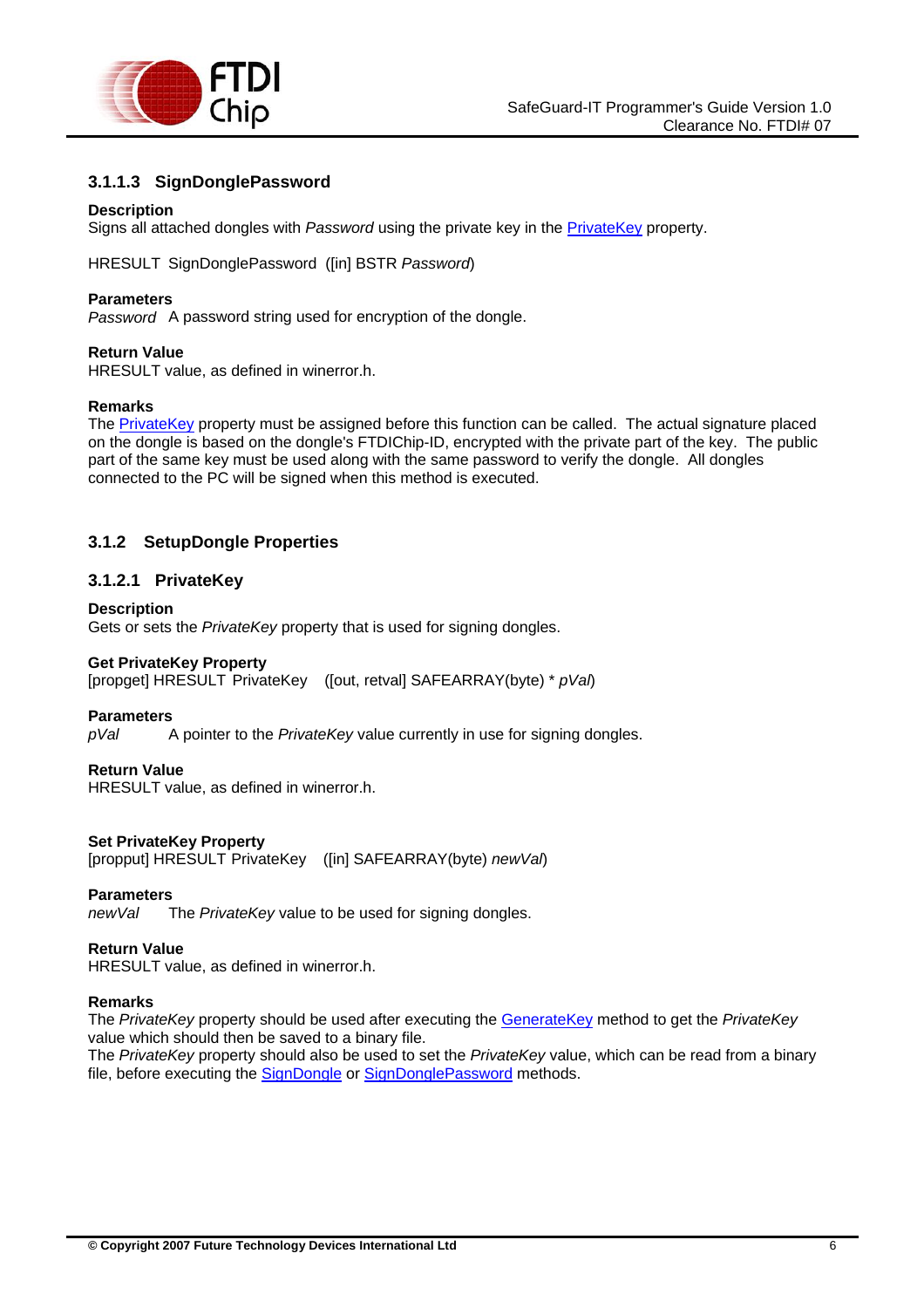<span id="page-6-0"></span>

# **3.2 UseDongle Interface**

# **3.2.1 UseDongle Methods**

The UseDongle methods allow a programmed dongle to be verified. The *PublicKey* value is used to decrypt the dongle and determine if the dongle is valid. Note that the *PublicKey* value must match the *PrivateKey* value returned from [GenerateKey\(\)](#page-4-0) which was used to sign the dongle.

# **3.2.1.1 VerifyDongle**

#### **Description**

Verifies a signed dongle with the passed *PublicKey* value.

HRESULT VerifyDongle ([in] SAFEARRAY(byte) *PublicKey*, [out,retval] VARIANT\_BOOL\* *Valid*)

#### **Parameters**

*PublicKey* The *PublicKey* required to decrypt the dongle.

*Valid* Pointer to the *Valid* value. True if the validation was successful or false if the validation was unsuccessful.

#### **Return Value**

HRESULT value, as defined in winerror.h.

#### **Remarks**

If the *PublicKey* used with this method does not correspond to the *PrivateKey* that was used to encrypt the dongle, *Valid* will be returned as FALSE. If **any** dongle connected to the PC is determined to be valid, *Valid* will be returned as TRUE.

## **3.2.1.2 VerifyDonglePassword**

#### **Description**

Verifies a signed dongle with the passed *PublicKey* and *Password* values.

| HRESULT VerifyDonglePassword ([in] SAFEARRAY(byte) PublicKey, [in] BSTR Password, |
|-----------------------------------------------------------------------------------|
| [out,retval] VARIANT_BOOL* Valid)                                                 |

#### **Parameters**

*PublicKey* The *PublicKey* required to decrypt the dongle.

*Password* A password string used for decryption of the dongle.

*Valid* Pointer to the *Valid* value. True if the validation was successful or false if the validation was unsuccessful.

#### **Return Value**

HRESULT value, as defined in winerror.h.

#### **Remarks**

If the *PublicKey* used with this method does not correspond to the *PrivateKey* that was used to encrypt the dongle, *Valid* will be returned as FALSE. If the *Password* used with this method does not match the *Password* used with the SignDonglePassword method, *Valid* will be returned as FALSE. If **any** dongle connected to the PC is determined to be valid, *Valid* will be returned as TRUE.